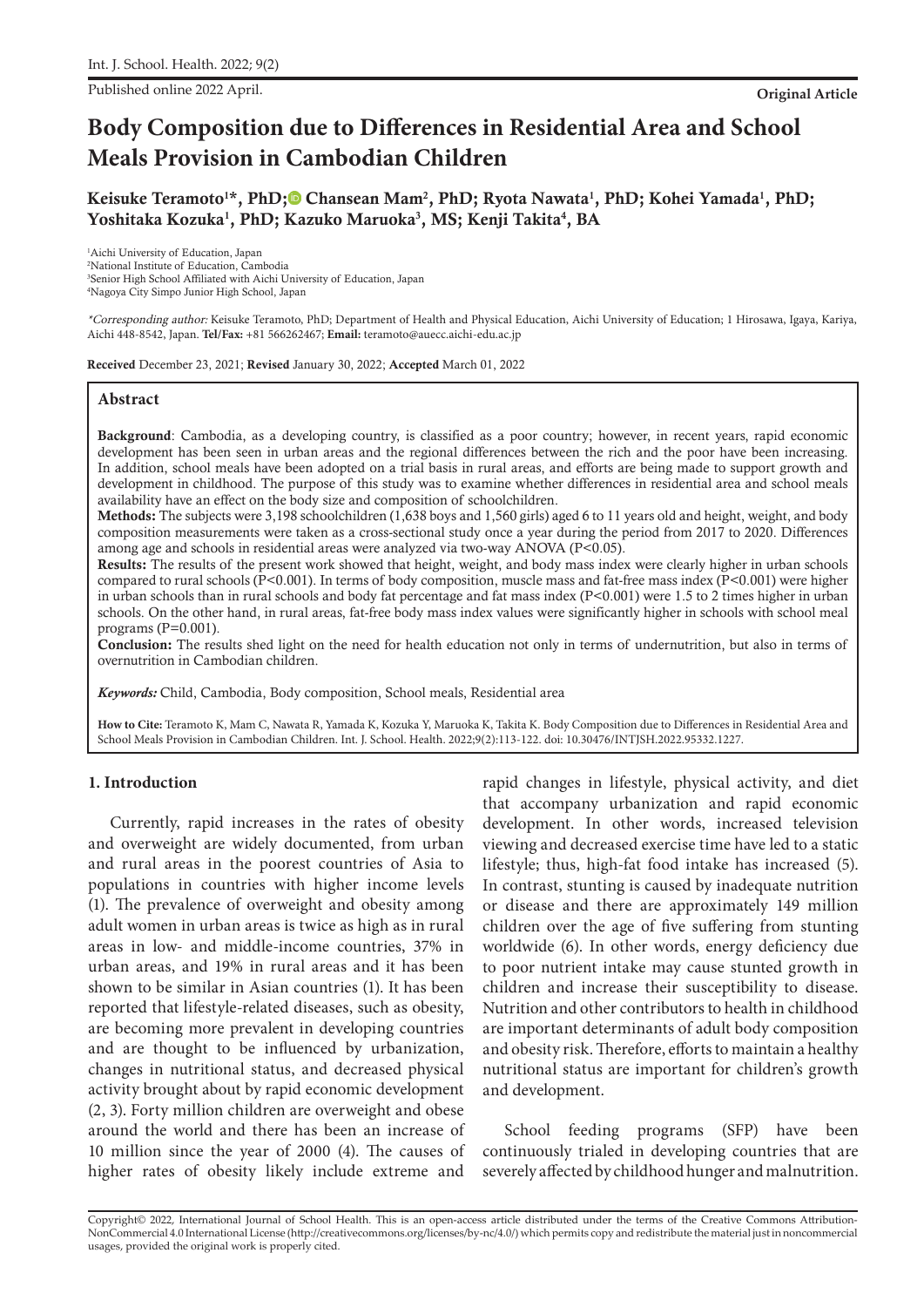SFP in developing countries are designed to relieve short-term hunger, promote children's growth and development, and improve their ability to concentrate and learn (7). After serving breakfast daily for 8-monthold to elementary school children in rural Jamaica, the results showed that children in the breakfast group had significant increases in body weight, height, and body mass index (BMI) and the body weight gain of the intervention group members was even greater than the height gain, equivalent to two to three months of body weight gain in the control group (8). Similarly, a large study conducted in Bangladesh revealed evidence that SFP in food insecure rural and slum areas positively impact school age children's dietary intake and educational outcomes (9). In addition, the children that were fed gained body weight of about 0.4 kg (10%) more than the control children in Kenya and in terms of body composition, the average brachial circumference, used as an indicator of protein-energy malnutrition, and the middle brachial muscle circumference, an index of the total body muscle mass, also increased compared to the control group, respectively (10).

However, in many developing countries, the concept of preventive medicine is not nationally recognized and there is not only insufficient physical data on children for health education but also no measurement system. Indeed, most of these countries do not show an effective growth standard or body composition data in their children. In addition, there are large regional differences in the growth and development of children in Cambodia, the target country of this paper, due to the large gap between the rich and poor areas (11). To solve this problem, school meals provision was trialed in some rural areas; however, its effect on growth and development in Cambodian children has yet to be investigated. The present study aimed to compare primary school children's growth and body composition in three different contexts: an urban school, a rural school with "school meals", and a rural school without "school meals" in Cambodia.

## **2. Methods**

Aichi University of Education in Japan collaborated

with the National Institute of Education in Cambodia to conduct a study on the physical child growth of some primary school students in Cambodia from 2017 to 2020. We performed all the measurements as an annual cross-sectional study. The number of subjects measured was shown by sex and schools of residence (Table 1). Five-to-twelve-year-old healthy Cambodian children were measured for cross-sectional data of the body composition study in each primary school of Cambodia. We verified the consent to participate, sex, the date of birth, and age through Khmer interpreters for all the students attending school on the measurement day. In addition, the date of birth was reconfirmed through the class list (Total 3,506 children). We excluded children who were up to 5 years old and older than 12 years old since the present study included primary school-aged children in addition to other children with missing data for the exposure and outcome variables (195 children). Therefore, the study population consisted of 3,311 children (1,693 boys and 1,618 girls) between the ages of 6 and 11 years.

Our study was designed to investigate the physical growth of school-age children over different geographical and socioeconomic areas in Cambodia. In the following descriptions of this paper, the schools are indicated by tentative names (A to D) in no particular order. Phnom Penh, where a primary school (School A) is located, is the capital of Cambodia and is considered a region of high socioeconomic status. Siem Reap, where B primary school (School B) is located, is a tourist town where the income of the people living in the tourist site is much higher than those living in rural areas. The area where C and D primary schools (School C and School D) are located is a swampy plain where most people work as farmers and most people's lives are poorer than in urban areas. The World Food Program (WFP) has been providing nutritious school meals for certain primary schools located in rural areas. WFP's School Meals Program provides a nutritious breakfast to all students in the school prior to class. School C, for which WFP provides school meals, was selected from more than 7,000 public primary schools in Cambodia. The schools with "school meals" in this study are those provided with a nutritious breakfast for all children

**Table 1:** A breakdown of the children per location between 2017 and 2020

| <b>School</b> | <b>Classification</b> | <b>School meals</b> | <b>Boys</b> | Girls | <b>Total</b> |
|---------------|-----------------------|---------------------|-------------|-------|--------------|
| A             | Uban                  | Not                 | 528         | 543   | 1,071        |
| B             | <b>Uban</b>           | <b>Not</b>          | 468         | 452   | 920          |
|               | Rural                 | Provided            | 340         | 306   | 646          |
| D             | Rural                 | <b>Not</b>          | 357         | 317   | 674          |
|               |                       | Total               | 1,693       | 1,618 | 3,311        |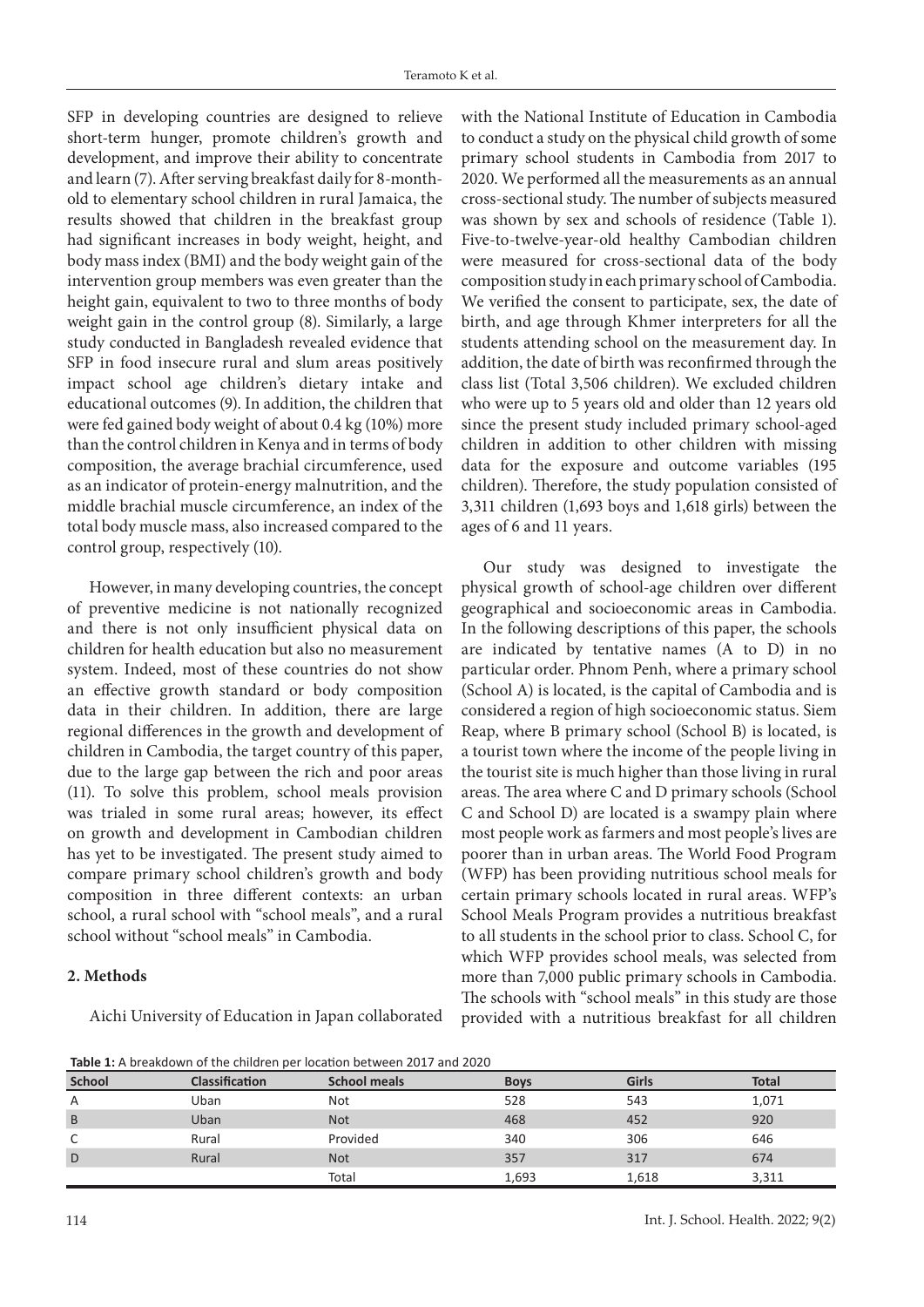while other schools are not provided with school meals.

mm (0.1 cm) on the information sheet.

The measurement method was devised so that it could be implemented locally since this study was conducted as part of health education support; hence, the measurement tools of height and body weight used in this study were daily life equipment that can be purchased from markets in Cambodia. Most of the methods in the present work follow the methods of the study we have already reported (11).

First, children listened to the precautions during the measurement as explained by the examiner and understood the details of the measurement. Afterwards, we verified their date of birth and age through Khmer interpreters. Each participant received his/ her information sheet to be used in the measurement station. The children's details were measured in the following order: height, weight, and body composition. Height measurements were taken as follows: Step 1, a schoolchild was asked to remove his/her shoes, socks, and any relevant items worn on the head; Step 2, they were asked to stand still with both their feet on the footprint; Step 3, they were asked to stand tall with their back against the wall and feet together and we ensured that the head, buttocks, and heels were touching the wall as much as possible; Step 4, the subject was asked to look straight ahead; Step 5, the research team placed the right triangle gently and firmly on the subject's head and pressed it against the wall; and Step 6, the research team read the measurement paralleled with the right triangle and recorded the measurement to the nearest 1

Body weight measurements were taken as follows: Step 1, a schoolchild was asked to remove his/her shoes, socks, and any relevant items on his/her body except for light clothing; Step 2, we asked the schoolchild to stand still with both feet on the footprint; Step 3, the research team read the display on the scale screen and recorded the measurement to the nearest 100 g (0.1 kg) on his/ her information sheet. BMI ( $\text{kg / m}^2$ ) was calculated as body weight / height<sup>2</sup>.

We measured body composition using a Japanese multi-frequency bioelectrical impedance analyzer (BIA, TANITA RD-800, Japan) and calculated muscle mass (kg) and body fat percentage (%). Fat-free mass (FFM, kg) was then calculated as the difference between body weight and fat mass (FM, kg). Both FFM and FM were divided by stature<sup>2</sup> to give FFMI (Fat-free mass index) and FMI (Fat mass index, BMI=FFM, kg / height, m<sup>2</sup>+FM, kg / height, m<sup>2</sup>). These two component indices are known as the FFM index (FFMI,  $kg/m^2$ ) and FM index (FMI,  $\text{kg/m}^2$ ), both being discrete and adjusted for body size.

SPSS software version 27 (IBM, Japan) was employed for the statistical analysis. The results were presented as mean±standard deviation (SD). Differences among age and schools in residential areas were analyzed via two-way ANOVA. When overall differences were considered to be significant with ANOVA, post hoc comparisons were performed with the Bonferroni test.

|                                    | Age, yr     |            | <b>Boys</b> |       |            | Girls |           |
|------------------------------------|-------------|------------|-------------|-------|------------|-------|-----------|
|                                    |             | $n = 1693$ | Mean        | SD    | $n = 1618$ | Mean  | <b>SD</b> |
| Height, cm                         | 6           | 248        | 113.4       | 5.5   | 262        | 112.5 | 5.4       |
|                                    | 7           | 255        | 117.9       | $6.2$ | 215        | 117.9 | 5.3       |
|                                    | $\,8\,$     | 271        | 123.0       | 6.5   | 276        | 122.9 | $6.0$     |
|                                    | 9           | 308        | 127.8       | 6.8   | 275        | 128.2 | 6.9       |
|                                    | 10          | 321        | 132.4       | 7.4   | 321        | 133.8 | 7.4       |
|                                    | 11          | 290        | 137.9       | 8.2   | 269        | 139.5 | 8.4       |
| Body weight, kg                    | $\,$ 6 $\,$ |            | 19.3        | 3.2   |            | 18.8  | 3.3       |
|                                    | 7           |            | 21.5        | 4.8   |            | 20.8  | 3.8       |
|                                    | $\,$ 8 $\,$ |            | 23.8        | $5.0$ |            | 23.3  | 4.8       |
|                                    | 9           |            | 26.5        | $6.2$ |            | 25.9  | 5.7       |
|                                    | 10          |            | 29.7        | 7.8   |            | 29.9  | 8.1       |
|                                    | 11          |            | 32.9        | 9.0   |            | 33.7  | 8.8       |
| Body mass index, $\text{kg/m}^2$ 6 |             |            | 14.97       | 1.54  |            | 14.81 | 1.87      |
|                                    | 7           |            | 15.33       | 2.25  |            | 14.92 | 1.90      |
|                                    | 8           |            | 15.61       | 2.02  |            | 15.34 | 2.22      |
|                                    | 9           |            | 16.04       | 2.47  |            | 15.67 | 2.38      |
|                                    | 10          |            | 16.74       | 2.86  |            | 16.51 | 3.09      |
|                                    | 11          |            | 17.04       | 3.02  |            | 17.11 | 3.12      |

**Table 2:** Results of descriptive statistics of anthropometric measurements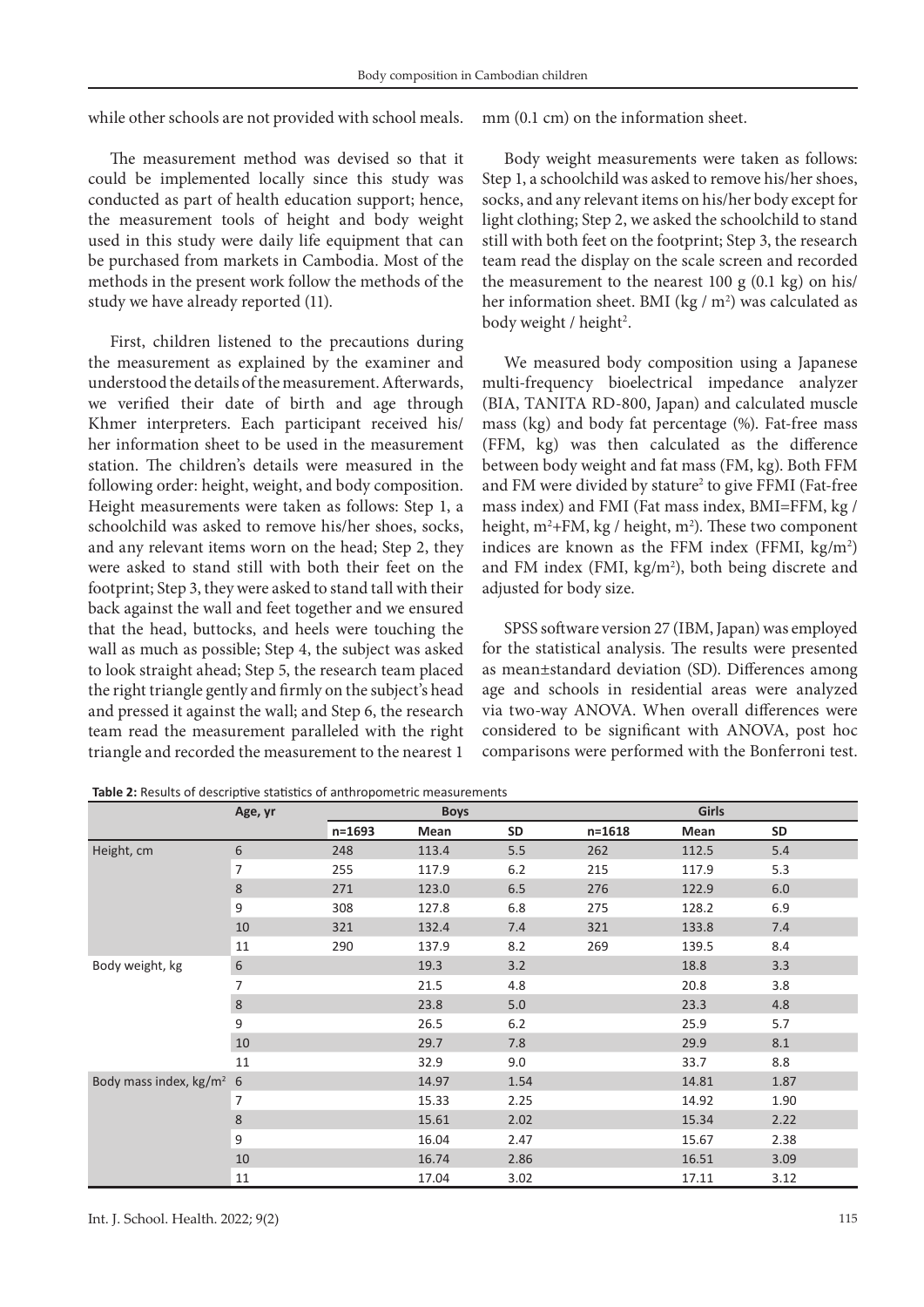The differences at P<0.05 were considered significant. The current work was carried out in compliance with the Declaration of Helsinki, the Ethical Guidelines for Clinical Research, and the Act on the Protection of Personal Information. We then structured and checked our paper using the "STROBE Statement-Checklist of cross-sectional studies" (12).

### **3. Results**

Table 1 demonstrates the breakdown of the numbers of the 3,311 subjects in this study by schools, sex, and school meals. School A with 1,071 students (528 boys and 543 girls) and School B with 920 students (468 boys and 452 girls) were measured and neither were provided school meals. Moreover, School C with 646 students (340 boys and 306 girls) and School D with 674 students (357 boys and 317 girls) were measured in the rural areas and only School C was provided with school meals.

Table 2 represents the descriptive statistics of anthropometric measurements by sex. The reported reference values for the height of Japanese children aged 6 to 10 (13) were 114.8, 120.1, 127.9, 132.4, and 138.9 cm for boys and 114.4, 120.3, 127.0, 133.1, and 138.8 cm for girls. The values for body weight were 20.4, 23.1, 26.7, 29.5, 33.9 kg for boys and 20.0, 22.6, 26.0, 29.1, 32.6 kg for girls. Similarly, BMI was 15.42, 16.01, 16.30, 16.76, and 17.52 kg / m2 for boys and 15.25, 15.58, 16.08, 16.39, and 16.87 kg / m2 for girls. The average height, weight, and BMI values for boys and girls between the ages of 6 and 10 for were clearly lower in Cambodian children in comparison with the Japanese children.

The results of anthropometric and body composition data were summarized in Tables 3 and 4. We conducted two-way ANOVA on the conditions and the results in height showed significant differences in the subgroups of age and schools (regional) (P<0.001 and P<0.001 for boys and P<0.001 and P<0.001 for girls). Body weight also depicted significant differences in them (P<0.001 and P<0.001 for boys and P<0.001 and P<0.001 for girls). In other words, height and body weight increased significantly with age and it was clear that the students in Schools A and B in urban areas were larger in body size than the rural schools (Schools C and D). However, no differences between Schools C and D were found due to the provision of school meals. BMI which indicates the degree of weight in terms of height showed similar differences of region and provided school meals in height and body weight (P<0.001 and P<0.001 for boys P<0.001 and P<0.001 for girls).

Afterwards, we presented the body composition results. The muscle mass showed similar results for height and increased with age and muscle mass was greater in urban schools than in rural schools (P<0.001 and P<0.001 for boys and P<0.001 and P<0.001 for girls). Moreover, FFMI, which is a relative measure of body size, also illustrated similar differences in the height in the subgroups of age and schools; however, it should be noted that FFMI was significantly greater in School C with school meals than in School D without school meals for both genders. Additionally, there were no significant differences between urban schools and School C, especially for girls (P<0.001 and P<0.001 for boys and P<0.001 and P<0.001 for girls). On the other hand, body fat percentage followed similar age trends as height, body weight, and BMI, but the difference increased significantly with age for School A in urban areas compared to the other schools and this was more obvious for boys (P<0.001 and P<0.001, P<0.001 and P<0.001). The results for body fat percentage were similar for FMI, which is relativization between fat mass and height (P<0.001 and P<0.001, P<0.001 and P<0.001). Height, BMI, and muscle mass showed clearly higher values with age increase in School A and School B in urban areas than schools in rural areas, indicating a larger body mass at each age. On the contrary, body fat percentage and FMI were clearly higher in urban areas, especially in School A in the capital Phnom Penh where they were about 1.5 to 2 times higher than rural schools.

A body composition chart is illustrated in Figure 1. The contribution of fat-free mass and fat mass to BMI shows that fat mass  $/$  height<sup>2</sup> is plotted on the Y-axis against fat-free mass / height<sup>2</sup> on the X-axis by sex and schools. The dotted lines represent constant BMI values for each. Overall, it is seen that FMI contributes more to the increase in BMI for girls than for boys, which is more noticeable in urban areas compared to rural areas. Urban schools had elevated BMI with higher values at 11 years old compared to rural schools and in rural schools, School C with school meals had elevated BMI with higher values compared to School D without school meals. The balance between FFMI and FMI contributions to the increase in BMI was similar in the rural schools. However, School A for boys appeared to have a clearly higher FMI contribution than School B for boys.

#### **4. Discussion**

The purpose of this study was to determine the effects of differences between urban and rural residential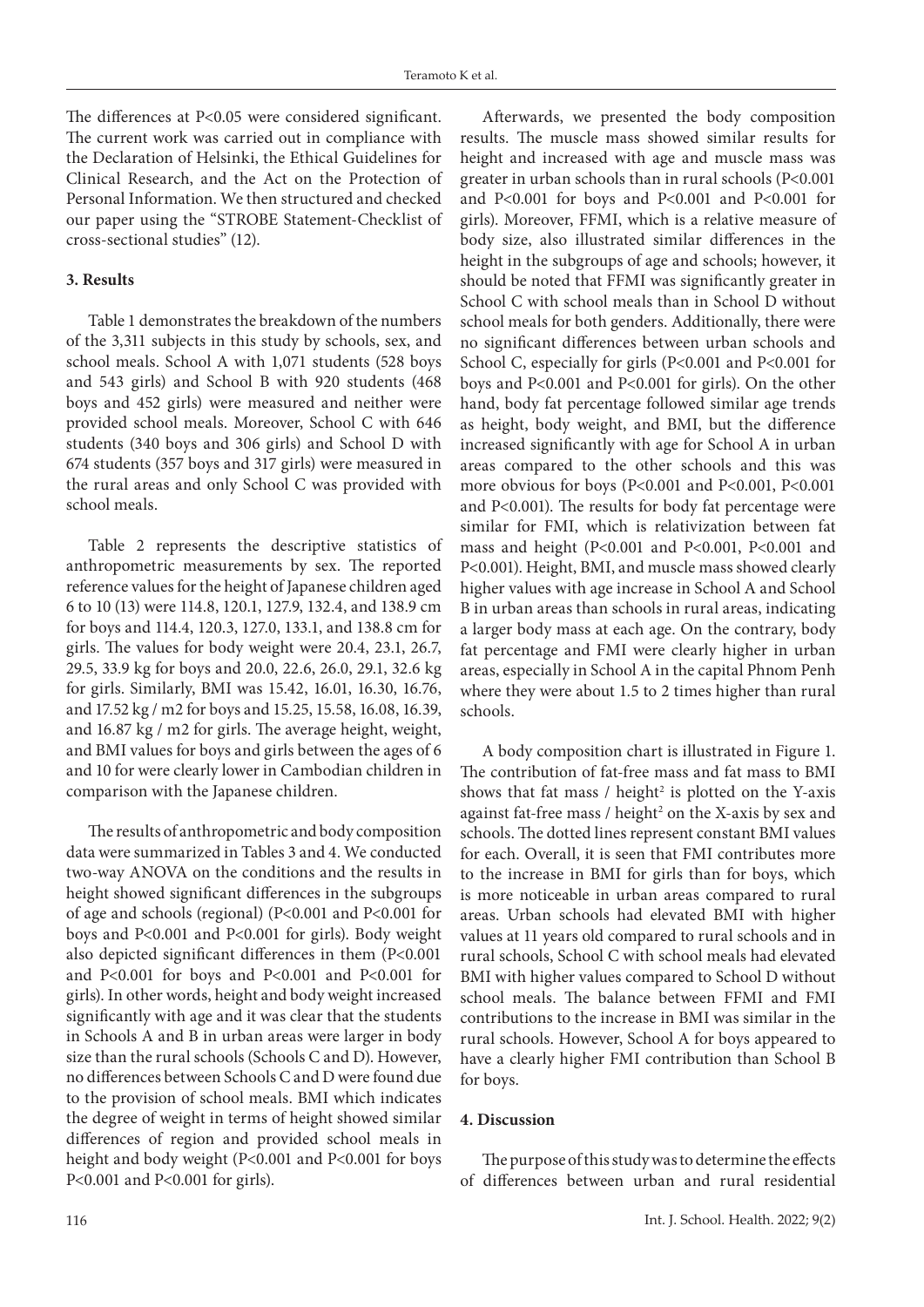|                 |                 |                                   |           |    |                             |              |                    |         |           |                 | <b>Boys</b> |              |                      |                             |                |                            |      |             |  |  |
|-----------------|-----------------|-----------------------------------|-----------|----|-----------------------------|--------------|--------------------|---------|-----------|-----------------|-------------|--------------|----------------------|-----------------------------|----------------|----------------------------|------|-------------|--|--|
| Age             | Not provided SM |                                   |           |    |                             |              | <b>Provided SM</b> |         |           | Not provided SM |             | <b>ANOVA</b> |                      |                             |                |                            |      |             |  |  |
|                 |                 | <b>School A</b>                   |           |    | <b>School B</b>             |              | <b>School C</b>    |         |           | <b>School D</b> |             |              | Age                  |                             | <b>Schools</b> |                            |      | Age*Schools |  |  |
|                 | n               | Mean                              | <b>SD</b> | n  | Mean SD                     |              | n                  | Mean    | <b>SD</b> | n               | Mean        | <b>SD</b>    | F                    | P                           | F              | P                          | F    | P           |  |  |
| Height, cm      |                 |                                   |           |    |                             |              |                    |         |           |                 |             |              | 538.6                | < .001                      | 139.3 <.001    |                            | 2.96 | < .001      |  |  |
| 6               | 72              | 114.8                             | 5.1       | 73 | 114.6                       | 4.3          | 49                 | 111.0   | 5.0       | 54              | 112.2       | 6.8          |                      | 6<7<8<9<10<11 A>B>C,D       |                |                            |      |             |  |  |
| 7               | 78              | 121.2                             | 5.7       | 67 | 119.3                       | 6.1          | 59                 | 114.7   | 5.2       | 51              | 114.8       | 5.1          |                      |                             |                |                            |      |             |  |  |
| 8               | 86              | 126.7                             | 5.6       | 65 | 125.3                       | 4.8          | 59                 | 119.5   | 5.9       | 61              | 118.7       | 5.6          |                      |                             |                |                            |      |             |  |  |
| 9               | 98              | 131.8                             | 6.6       | 75 | 128.3                       | 6.0          | 72                 | 125.8   | 5.8       | 63              | 123.4       | 5.8          |                      |                             |                |                            |      |             |  |  |
| 10              | 106             | 137.1                             | 6.3       | 91 | 132.5                       | 6.8          | 58                 | 128.7   | 6.2       | 66              | 128.0       | 6.3          |                      |                             |                |                            |      |             |  |  |
| 11              | 88              | 142.3                             | 7.8       | 97 | 139.1 7.2                   |              | 43                 | 132.0   | 6.2       | 62              | 133.9       | 7.3          |                      |                             |                |                            |      |             |  |  |
| Body weight, kg |                 |                                   |           |    |                             |              |                    |         |           |                 |             |              | 181.6                | < .001                      |                | $128.9$ < 001 4.24         |      | < .001      |  |  |
| 6               | 72              | 20.4                              | 4.1       | 73 | 19.8                        | 2.5          | 49                 | 18.0    | 2.1       | 54              | 18.4        | 2.8          |                      | 6<7<8<9<10<11 A>B>C,D       |                |                            |      |             |  |  |
| 7               | 78              | 24.0                              | 6.4       | 67 | 22.1                        | 3.9          | 59                 | 19.4    | 2.6       | 51              | 19.2        | 2.2          |                      |                             |                |                            |      |             |  |  |
| 8               | 86              | 27.0                              | 6.0       | 65 | 24.9                        | 3.7          | 59                 | 21.2    | 2.8       | 61              | 20.6        | 2.6          |                      |                             |                |                            |      |             |  |  |
| 9               | 98              | 30.1                              | 7.5       | 75 | 26.6                        | 5.4          | 72                 | 24.8    | 3.9       | 63              | 22.5        | 2.5          |                      |                             |                |                            |      |             |  |  |
| 10              | 106             | 34.4                              | 8.7       | 91 | 30.2                        | 7.0          | 58                 | 26.3    | 5.1       | 66              | 24.7        | 3.6          |                      |                             |                |                            |      |             |  |  |
| 11              | 88              | 37.7                              | 10.5      | 97 | 34.0                        | 8.4          | 43                 | 27.7    | 4.0       | 62              | 27.9        | 4.8          |                      |                             |                |                            |      |             |  |  |
|                 |                 | Body mass index, $kg/m^2$         |           |    |                             |              |                    |         |           |                 |             |              | 26.1                 | < .001                      | 74.5           | < .001                     | 1.89 | .020        |  |  |
| 6               | 72              | 15.41                             | 2.19      | 73 | 15.03                       | 1.30         | 49                 | 14.64   | 0.90      | 54              | 14.61       |              | 1.05 6<8,9,10,11     |                             | A>B>C,D        |                            |      |             |  |  |
| 7               | 78              | 16.21                             | 3.23      | 67 | 15.45                       | 1.66         | 59                 | 14.71   | 1.55      | 51              | 14.57       |              | $0.99$ 7 < $9,10,11$ |                             |                |                            |      |             |  |  |
| 8               | 86              | 16.69                             | 2.67      | 65 | 15.78                       | 1.70         | -59                | 14.88   | 1.05      | 61              | 14.61       |              | $0.95$ 8,9<10,11     |                             |                |                            |      |             |  |  |
| 9               | 98              | 17.16                             | 3.11 75   |    | 16.09                       | 2.55         | 72                 | 15.60   | 1.43      | 63              | 14.75       | 0.96         |                      |                             |                |                            |      |             |  |  |
| 10              | 106             | 18.05                             | 3.35 91   |    | 17.03                       | 2.80         | 58                 | 15.84   | 1.97      | 66              | 15.03       | 1.18         |                      |                             |                |                            |      |             |  |  |
| 11              | 88              | 18.38                             | 3.68 97   |    | 17.37                       | 2.99 43      |                    | 15.84   | 1.25      | 62              | 15.47       | 1.59         |                      |                             |                |                            |      |             |  |  |
| Muscle mass, kg |                 |                                   |           |    |                             |              |                    |         |           |                 |             |              | 452.8                | < .001                      |                | $128.0 \le 0.001 \le 3.49$ |      | < .001      |  |  |
| 6               | 72              | 16.72                             | 1.89      | 73 | 16.69                       | 1.57         | 49                 | 15.43   | 1.58      | 54              | 15.76       | 2.08         |                      | 6<7<8<9<10<11 A>B>C,D       |                |                            |      |             |  |  |
| 7               | 78              | 18.92                             | 2.29      | 67 | 18.25                       | 2.20         | 59                 | 16.59   | 1.65      | 51              | 16.57       | 1.60         |                      |                             |                |                            |      |             |  |  |
| 8               | 86              | 21.05                             | 2.35      | 65 | 20.49                       | 2.03         | 59                 | 18.27   | 2.09      | 61              | 17.83       | 1.90         |                      |                             |                |                            |      |             |  |  |
| 9               | 98              | 23.04                             | 2.90      | 75 | 21.72                       | 2.51 72      |                    | 20.85   | 2.50      | 63              | 19.44       | 1.91         |                      |                             |                |                            |      |             |  |  |
| 10              | 106             | 25.39                             | 3.28      | 91 | 23.76                       | 3.12         | 58                 | 22.05   | 2.87      | 66              | 21.22       | 2.47         |                      |                             |                |                            |      |             |  |  |
| 11              | 88              | 27.75                             | 3.81 97   |    | 26.75                       | 3.93         | -43                | 23.59   | 2.78      | - 62            | 23.77       | 3.22         |                      |                             |                |                            |      |             |  |  |
|                 |                 | Body fat percentage, %            |           |    |                             |              |                    |         |           |                 |             |              | 5.96                 | < .001                      | 93.1           | $< 001$ 2.21               |      | .005        |  |  |
| 6               | 72              | 13.3                              | 7.1       | 73 | 11.4                        | 3.7          | 49                 | 10.6    | 2.6       | 54              | 10.3        | 3.4          | n.s.                 |                             | A>B>C, D       |                            |      |             |  |  |
| 7               | 78              | 15.1                              | 10.0      | 67 | 13.1                        | 5.9          | 59                 | 9.5     | 2.7       | 51              | 9.6         | 2.9          |                      |                             |                |                            |      |             |  |  |
| 8               | 86              | 16.3                              | 9.2       | 65 | 13.0                        | 5.4          | 59                 | 9.7     | 2.7       | 61              | 9.4         | 2.7          |                      |                             |                |                            |      |             |  |  |
| 9               | 98              | 17.8                              |           |    | 10.3 75 13.3                | 8.1          | 72                 | 11.3    | 4.0       | 63              | 9.2         | 3.1          |                      |                             |                |                            |      |             |  |  |
| 10              |                 | 106 19.7                          |           |    | 11.1 91 15.5                | 8.4          | 58                 | 11.3    | 5.4       | 66              | 9.4         | 3.3          |                      |                             |                |                            |      |             |  |  |
| 11              | 88              | 19.6                              |           |    | 11.9 97 15.3                | 8.7          |                    | 43 10.3 | 3.3       | 62              | 9.9         | 4.6          |                      |                             |                |                            |      |             |  |  |
|                 |                 | Fat-free mass index, $kg/m^2$     |           |    |                             |              |                    |         |           |                 |             |              | 79.7                 | < .001                      | 31.9           | $< 001$ 1.17               |      | .294        |  |  |
| 6               | 72              | 13.21                             |           |    | 0.63 73 13.25 0.62 49       |              |                    | 13.04   | 0.48 54   |                 | 13.00       |              |                      | 0.44 6,7<8,9<10<11 A, B>C>D |                |                            |      |             |  |  |
| $\overline{7}$  | 78              | 13.44                             | 0.64 67   |    | 13.33 0.56 59               |              |                    | 13.27   | 1.19 51   |                 | 13.12       | 0.49         |                      |                             |                |                            |      |             |  |  |
| 8               | 86              | 13.75                             |           |    | 0.85 65 13.64 0.66 59 13.35 |              |                    |         | $0.60$ 61 |                 | 13.19       | 0.51         |                      |                             |                |                            |      |             |  |  |
| 9               | 98              | 13.80                             |           |    | 0.77 75 13.74 0.72 72 13.75 |              |                    |         | $0.65$ 63 |                 | 13.34       | 0.46         |                      |                             |                |                            |      |             |  |  |
| 10              |                 | 106 14.16                         |           |    | 0.93 91 14.15 0.70 58       |              |                    | 13.90   | 0.84 66   |                 | 13.54       | 0.63         |                      |                             |                |                            |      |             |  |  |
| 11              | 88              | 14.35                             |           |    | 0.90 97 14.45 0.86 43 14.14 |              |                    |         | $0.60$ 62 |                 | 13.86       | 0.74         |                      |                             |                |                            |      |             |  |  |
|                 |                 | Fat mass index, kg/m <sup>2</sup> |           |    |                             |              |                    |         |           |                 |             |              | 8.25                 | < .001                      |                | 79.3 <.001 2.05            |      | .010        |  |  |
| 6               | 72              | 2.20                              |           |    | 1.69 73 1.75                | 0.73 49      |                    | 1.56    | 0.47 54   |                 | 1.53        |              | $0.66$ $6 < 9 - 11$  |                             | A > B > C, D   |                            |      |             |  |  |
| $\overline{7}$  | 78              | 2.76                              |           |    | 2.81 67 2.11                | 1.26 59      |                    | 1.43    | $0.50$ 51 |                 | 1.42        |              | 0.56 7,8 < 10,11     |                             |                |                            |      |             |  |  |
| 8               | 86              | 2.94                              |           |    | 2.33 65 2.13                | 1.18 59      |                    | 1.47    | 0.51 61   |                 | 1.39        | 0.50         |                      |                             |                |                            |      |             |  |  |
| 9               | 98              | 3.36                              |           |    | 2.78 75 2.34                | 2.00 72 1.82 |                    |         | $0.90$ 63 |                 | 1.38        | 0.58         |                      |                             |                |                            |      |             |  |  |
| 10              | 106             | 3.92                              |           |    | 2.91 91 2.87                | 2.27 58 1.89 |                    |         | 1.28 66   |                 | 1.45        | 0.63         |                      |                             |                |                            |      |             |  |  |
| 11              | 88              | 4.03                              |           |    | 3.24 97 2.90                | 2.37 43 1.66 |                    |         | 0.68 62   |                 | 1.59        | 1.01         |                      |                             |                |                            |      |             |  |  |

**Table 3:** Mean of each measurement item by sex, age, school meals, and area in boys

n: number of samples, SD: standard deviation, SM: school meals, n.s.: non significant; Multiple comparisons were statistically significant only if there was a significant difference (P<0.05). Statistical significance of differences (P<0.05) and ranks are indicated by unequal signs.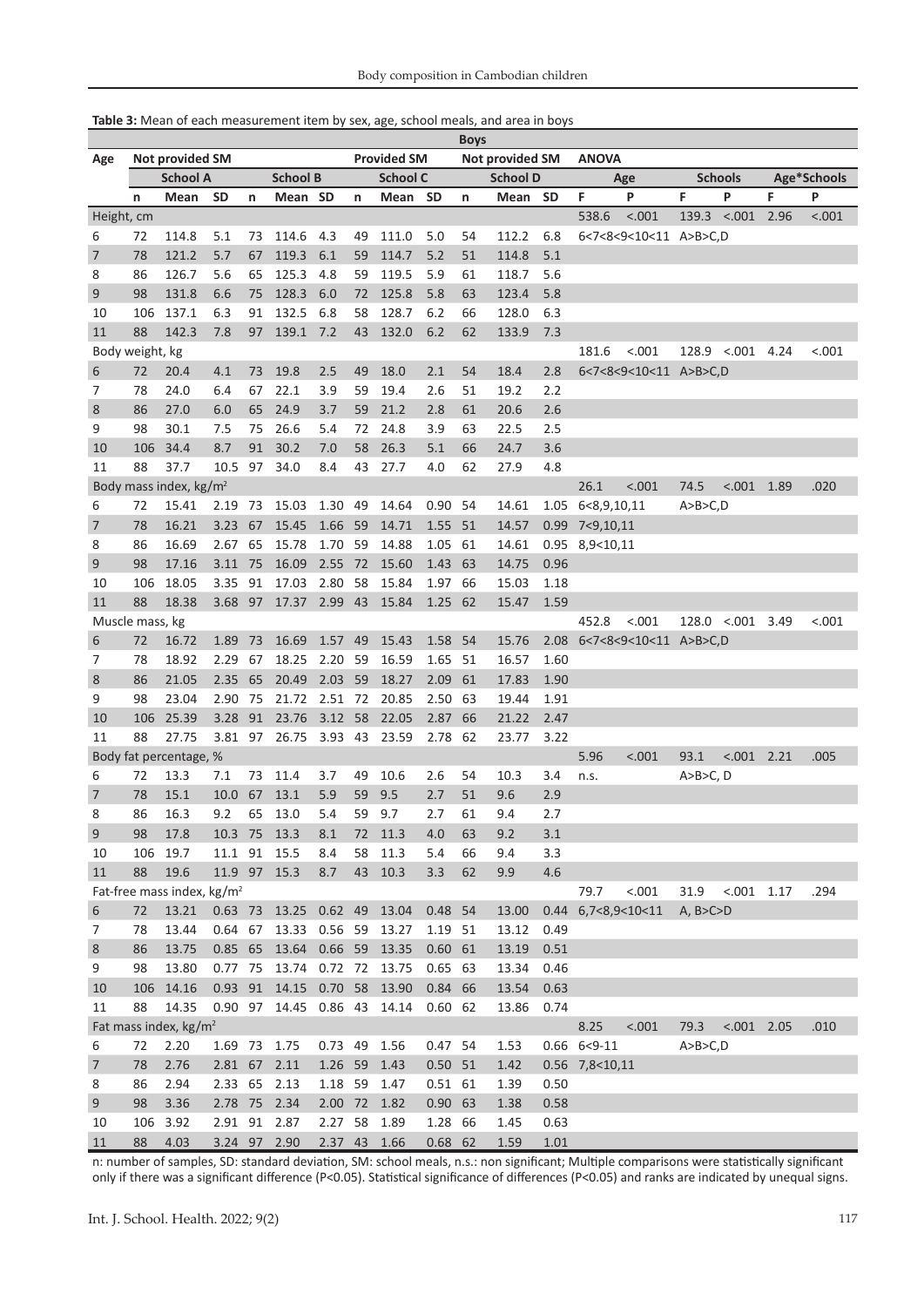| Table 4: Mean of each measurement item by sex, age, school meals, and area in girls |  |
|-------------------------------------------------------------------------------------|--|
|-------------------------------------------------------------------------------------|--|

| Girls           |                 |                                        |              |    |                        |         |          |                        |      |          |                 |      |                     |        |                             |  |               |             |  |
|-----------------|-----------------|----------------------------------------|--------------|----|------------------------|---------|----------|------------------------|------|----------|-----------------|------|---------------------|--------|-----------------------------|--|---------------|-------------|--|
| Age             | Not provided SM |                                        |              |    |                        |         |          | <b>Provided SM</b>     |      |          | Not provided SM |      | <b>ANOVA</b>        |        |                             |  |               |             |  |
|                 |                 | <b>School A</b>                        |              |    | <b>School B</b>        |         |          | <b>School C</b>        |      |          | <b>School D</b> |      | Age                 |        | <b>Schools</b>              |  |               | Age*Schools |  |
|                 | n               | Mean                                   | <b>SD</b>    | n  | Mean SD                |         | n        | Mean SD                |      | n        | Mean SD         |      | F                   | P      | F<br>P                      |  | F             | P           |  |
| Height, cm      |                 |                                        |              |    |                        |         |          |                        |      |          |                 |      | 609.0               | < .001 | 53.1                        |  | $< 0.01$ 1.05 | 0.401       |  |
| 6               | 80              | 114.5                                  | 5.7          | 93 | 113.1                  | 4.3     | 42       | 109.6                  | 4.1  | 47       | 110.4           | 6.1  |                     |        | 6<7<8<9<10<11 A>B>C,D       |  |               |             |  |
| 7               | 85              | 119.1                                  | 5.6          | 52 | 117.8                  | 4.9     | 44       | 116.4                  | 4.5  | 34       | 117.0           | 5.9  |                     |        |                             |  |               |             |  |
| 8               | 93              | 125.2                                  | 6.0          | 79 | 123.6                  | 5.5     | 63       | 120.4                  | 5.6  | 41       | 120.1           | 4.6  |                     |        |                             |  |               |             |  |
| 9               | 100             | 130.9                                  | 7.6          | 73 | 128.6                  | 4.9     | 45       | 126.0                  | 6.6  | 57       | 124.6           | 6.1  |                     |        |                             |  |               |             |  |
| 10              | 95              | 136.0                                  | 8.3          | 83 | 135.8                  | 7.0     | 66       | 131.2                  | 6.0  | 77       | 131.2           | 6.3  |                     |        |                             |  |               |             |  |
| 11              | 90              | 141.9                                  | 7.4          | 72 | 141.4                  | 8.0     | 46       | 135.8                  | 7.9  | 61       | 136.5           | 8.7  |                     |        |                             |  |               |             |  |
| Body weight, kg |                 |                                        |              |    |                        |         |          |                        |      |          |                 |      | 215.3               | < .001 | 50.0                        |  | $< 001$ 2.94  | .001        |  |
| 6               | 80              | 19.9                                   | 3.7          | 93 | 19.1                   | 3.5     | 42       | 17.6                   | 1.8  | 47       | 17.5            | 2.2  |                     |        | 6<7<8<9<10<11 A>B>C,D       |  |               |             |  |
| 7               | 85              | 21.9                                   | 4.4          | 52 | 20.4                   | 3.5     | 44       | 20.1                   | 2.7  | 34       | 19.6            | 3.2  |                     |        |                             |  |               |             |  |
| 8               | 93              | 25.0                                   | 5.6          | 79 | 23.9                   | 5.0     | 63       | 21.8                   | 3.3  | 41       | 20.8            | 2.4  |                     |        |                             |  |               |             |  |
| 9               | 100             | 28.4                                   | 7.0          | 73 | 25.2                   | 4.6     | 45       | 25.2                   | 4.4  | 57       | 23.1            | 3.4  |                     |        |                             |  |               |             |  |
| 10              | 95              | 33.0                                   | 9.7          | 83 | 31.8                   | 8.8     | 66       | 27.1                   | 4.6  | 77       | 26.6            | 4.7  |                     |        |                             |  |               |             |  |
| 11              | 90              | 36.9                                   | 9.5          | 72 | 35.0                   | 9.9     | 46       | 30.2                   | 4.9  | 61       | 30.0            | 6.0  | 33.3                |        |                             |  | $< 0.01$ 1.64 |             |  |
|                 |                 | Body mass index, $kg/m^2$<br>15.07     |              | 93 | 14.87                  | 2.29    |          | 14.65                  | 1.32 |          | 14.37           | 1.07 | 6,7<9,10,11         | < .001 | 29.8                        |  |               | .058        |  |
| 6<br>7          | 80<br>85        | 15.39                                  | 1.92<br>2.21 | 52 | 14.70                  | 1.93    | 42<br>44 | 14.80                  | 1.26 | 47<br>34 | 14.25           | 1.43 | 8,9<10,11           |        | A > B > C, D                |  |               |             |  |
| 8               | 93              | 15.84                                  | 2.61         | 79 | 15.56                  | 2.45    | 63       | 14.95                  | 1.47 | 41       | 14.36           | 1.15 |                     |        |                             |  |               |             |  |
| 9               | 100             | 16.50                                  | 2.96         | 73 | 15.20                  | 2.17    | 45       | 15.75                  | 1.69 | 57       | 14.77           | 1.23 |                     |        |                             |  |               |             |  |
| 10              | 95              | 17.59                                  | 3.81         | 83 | 17.04                  | 3.46    | 66       | 15.66                  | 1.74 | 77       | 15.34           | 1.73 |                     |        |                             |  |               |             |  |
| 11              | 90              | 18.14                                  | 3.54         | 72 | 17.26                  | 3.49    | 46       | 16.39                  | 2.31 | 61       | 15.93           | 1.70 |                     |        |                             |  |               |             |  |
| Muscle mass, kg |                 |                                        |              |    |                        |         |          |                        |      |          |                 |      | 388.2               | < .001 | 42.5                        |  | $< 0.01$ 1.54 | .083        |  |
| 6               | 80              | 15.85                                  | 2.00         | 93 | 15.37                  | 1.72 42 |          | 14.57                  | 1.22 | 47       | 14.49           | 1.66 |                     |        | 6<7<8<9<10<11 A>B>C,D       |  |               |             |  |
| 7               | 85              | 17.32                                  | 2.18         | 52 | 16.46                  | 1.97    | 44       | 16.46                  | 1.65 | 34       | 16.25           | 2.19 |                     |        |                             |  |               |             |  |
| 8               | 93              | 19.57                                  | 3.06         | 79 | 18.75                  | 2.36    | 63       | 17.69                  | 2.10 | 41       | 17.19           | 1.63 |                     |        |                             |  |               |             |  |
| 9               | 99              | 21.47                                  | 3.41         | 73 | 20.01                  | 2.20    | 45       | 19.88                  | 2.59 | 57       | 18.81           | 2.42 |                     |        |                             |  |               |             |  |
| 10              | 95              | 23.89                                  | 4.27         | 83 | 23.58                  | 3.96    | 66       | 21.69                  | 2.56 | 77       | 21.39           | 2.65 |                     |        |                             |  |               |             |  |
| 11              | 90              | 26.36                                  | 4.20         | 72 | 25.90                  | 4.67    | 46       | 23.67                  | 3.02 | 61       | 23.56 3.80      |      |                     |        |                             |  |               |             |  |
|                 |                 | Body fat percentage, %                 |              |    |                        |         |          |                        |      |          |                 |      | 21.5                | < .001 | 42.6 <.001 1.49             |  |               | .101        |  |
| 6               | 80              | 15.7                                   | 5.3          | 93 | 14.7                   | 6.4     | 42       | 13.5                   | 3.6  | 47       | 13.2            | 3.0  | 6<9,10,11           |        | A > B > C, D                |  |               |             |  |
| $\overline{7}$  | 85              | 16.4                                   | 5.9          | 52 | 14.4                   | 5.5     | 44       | 14.1                   | 3.2  | 34       | 12.9            | 3.8  | 7,8<10,11           |        |                             |  |               |             |  |
| 8               | 93              | 17.5                                   | 6.4          | 79 | 16.3                   | 6.6     | 63       | 14.2                   | 4.1  | 41       | 13.2            | 2.8  |                     |        |                             |  |               |             |  |
| 9 <sup>°</sup>  | 100             | 19.0                                   | 7.6          | 73 | 15.6                   | 5.9     |          | 45 15.6                | 4.1  | 57       | 14.3            | 3.4  |                     |        |                             |  |               |             |  |
| 10              | 95              | 21.2                                   | 9.3          | 83 | 19.7                   | 9.2     | 66       | 15.2                   | 4.4  | 77       | 15.1            | 4.8  |                     |        |                             |  |               |             |  |
| 11              | 90              | 22.5                                   | 8.7          | 72 | 19.5                   | 8.5     |          | 46 16.8                | 4.3  | 61       | 16.6            | 4.1  |                     |        |                             |  |               |             |  |
|                 |                 | Fat-free mass index, kg/m <sup>2</sup> |              |    |                        |         |          |                        |      |          |                 |      | 43.4                |        | $< .001$ 13.2 $< .001$ 1.05 |  |               | .396        |  |
| 6               | 80              | 12.61 0.78 93                          |              |    |                        |         |          | 12.55 0.95 42 12.63    | 0.68 | 47       | 12.46           | 0.70 |                     |        | 6<7<8<9<10<11 A,C>B>D       |  |               |             |  |
| 7               | 85              | 12.74                                  | 0.90         | 52 |                        |         |          | 12.46 0.82 44 12.68    | 0.69 | 34       | 12.37 0.76      |      |                     |        |                             |  |               |             |  |
| 8               | 93              | 12.91                                  | 0.94         | 79 |                        |         |          | 12.86  0.91  63  12.77 | 0.76 | 41       | 12.45 0.68      |      |                     |        |                             |  |               |             |  |
| 9               | 100             | 13.09                                  | 1.00         | 73 | 12.71  0.85  45  13.24 |         |          |                        | 1.07 | 57       | 12.64 0.63      |      |                     |        |                             |  |               |             |  |
| 10              | 95              | 13.52                                  | 1.18 83      |    |                        |         |          | 13.38 1.08 66 13.21    | 0.76 | 77       | 12.95 0.73      |      |                     |        |                             |  |               |             |  |
| 11              | 90              | 13.78                                  | 1.26 72      |    | 13.60 1.30 46 13.55    |         |          |                        | 1.40 | 61       | 13.24 0.89      |      |                     |        |                             |  |               |             |  |
|                 |                 | Fat mass index, kg/m <sup>2</sup>      |              |    |                        |         |          |                        |      |          |                 |      | 21.8                |        | $< .001$ 37.2 $< .001$ 1.83 |  |               | .026        |  |
| 6               | 80              | 2.46                                   | 1.25 93      |    | 2.32                   |         |          | 1.48 42 2.02           | 0.78 | 47       | 1.93            | 0.56 | $6 - 8 < 9 < 10,11$ |        | A > B > C, D                |  |               |             |  |
| $\overline{7}$  | 85              | 2.65                                   | 1.42 52      |    | 2.22                   |         |          | 1.26 44 2.12           | 0.65 | 34       | 1.88            | 0.77 |                     |        |                             |  |               |             |  |
| 8               | 93              | 2.94                                   | 1.77         | 79 | 2.69                   |         |          | 1.63 63 2.17           | 0.88 | 41       | 1.93            | 0.57 |                     |        |                             |  |               |             |  |
| 9               | 100             | 3.32                                   | 2.02         | 73 | 2.49                   |         |          | 1.42 45 2.51           | 0.92 | 57       | 2.14            | 0.69 |                     |        |                             |  |               |             |  |
| 10              | 95              | 4.07                                   | 2.88         | 83 | 3.65                   |         |          | 2.67 66 2.45           | 1.12 | 77       | 2.39            | 1.16 |                     |        |                             |  |               |             |  |
| 11              | 90              | 4.36                                   | 2.59 72      |    | 3.65                   |         |          | 2.39 46 2.82           | 1.20 | 61       | 2.70            | 0.96 |                     |        |                             |  |               |             |  |

n: number of samples, SD: standard deviation, SM: school meals; Multiple comparisons were statistically significant only if there was a significant difference (P<0.05). Statistical significance of differences (P<0.05) and ranks are indicated by unequal signs.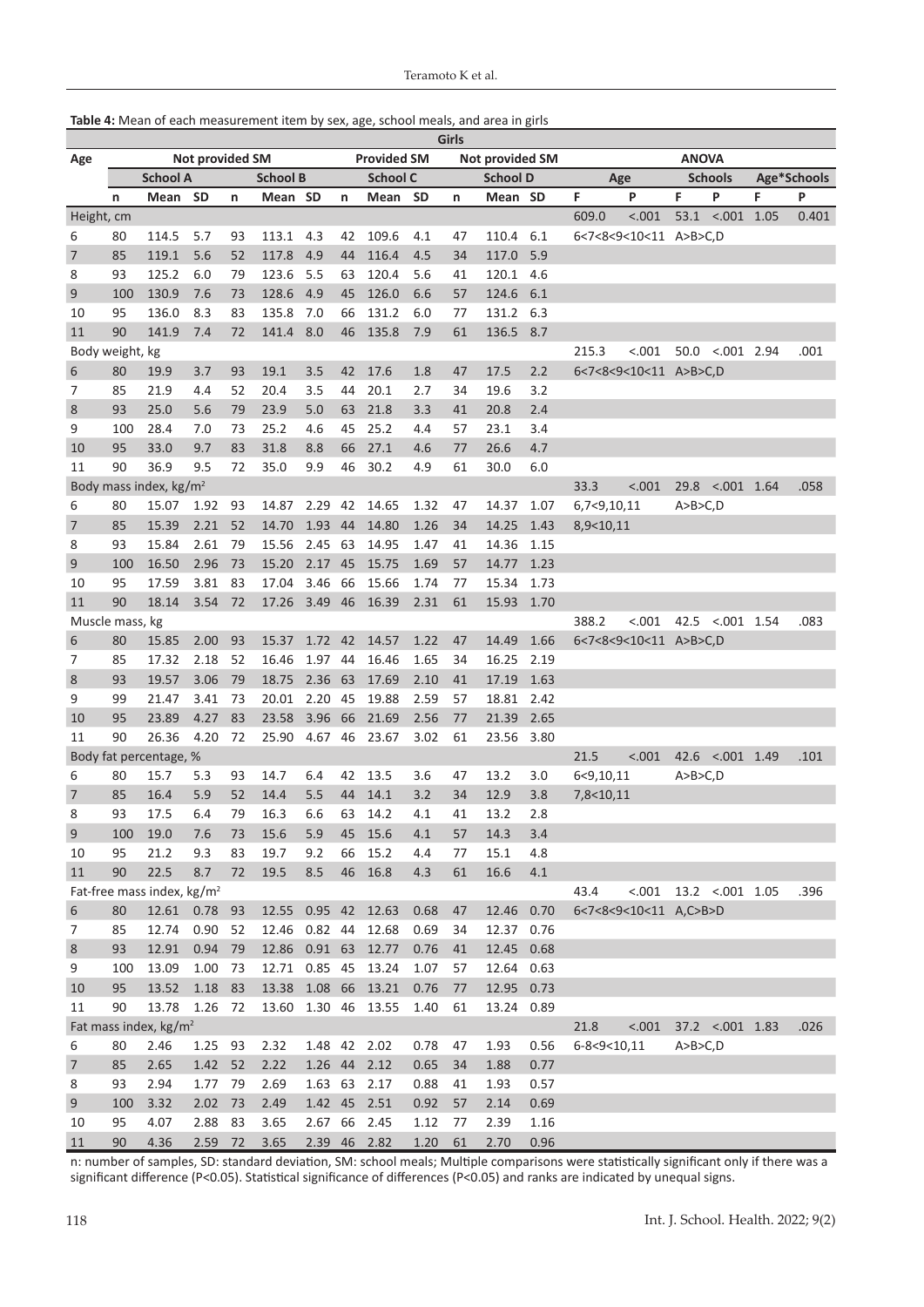

**Figure 1:** The figure shows body composition chart using average values for 6 to 11-year-old children by sex and schools.

areas in Cambodia and the school meals provided or not on the growth and body composition of primary school children. Asia is expected to have more than 100 million people with type 2 diabetes by 2025 (14). Moreover, the rapid increase in diabetes in Asia differs from other countries in the way that it is increasing even among younger adults and those with lower BMI (15). Therefore, it is important to clarify the growth and body composition of developing Asian countries to provide basic data for prophylactic. Compared to Westerners, Japanese children had lower FFM (16) and Singaporean children had higher subcutaneous fat mass and higher %fat despite shorter, lighter, and lower BMI (17). Moreover, the WHO expert conclusion demonstrated that Asians have higher levels of obesity and a different distribution of fat accumulation, even with the same BMI values (18). Even if they have the same BMI as Westerners, Asians show higher body fat percentage, obvious abdominal obesity, and higher liver fat accumulation (19). Similarly, the relationship between body fat percentage and BMI has racial characteristics (20) and Asians are more susceptible to diabetes than other regions (21). It has been reported that lifestyle-related diseases, such as obesity, are becoming more apparent in developing countries. This is thought to be due to urbanization, changes in eating habits, and decreased physical activity caused by rapid economic development (22, 23). The results of this study implied that body size was clearly larger in urban areas than in rural areas. In addition, body fat percentage and FMI also showed higher age trends, especially

their age trends for children in School A in the capital city of Phnom Penh were 1.5 to 2 times higher than for children in rural areas. The situation in Phnom Penh, the capital city of Cambodia, shows a high population density along with the density of population per  $km^2$ , with the population increasing about 1.6 times in the period from 2008 to 2019. When comparing urban and rural areas, the population density in urban areas increased 2.6 times from 372 in 2008 to 874 persons / km2 in 2019 while rural areas showed a decrease from 63 to 55 persons /  $km^2$ , indicating a significant population inflow to urban areas. The concentration of economic activity has led to overcrowding in Phnom Penh's population and the rapid increase in the use of motorcycles and cars has led to major changes in lifestyle habits, such as eating and exercise, which are likely to have an impact on child development and obesity rates (24). Moreover, a comparison between urban and rural areas implies that the urban population density increased 2.6 times from 372 persons/km<sup>2</sup> in 2008 to 874 persons/km2 in 2019 whereas rural areas showed a decrease from 63 persons/km<sup>2</sup> to 55 persons/ km2 , indicating a significant population shift to urban areas (25).

Similar to our study, Nabetani and Chiba (25) reported that the height and body weight of Cambodian children living in urban areas were also higher than those living in other regions. Furthermore, the body size was generally smaller and the reversal between boys and girls seemed to occur one to two years later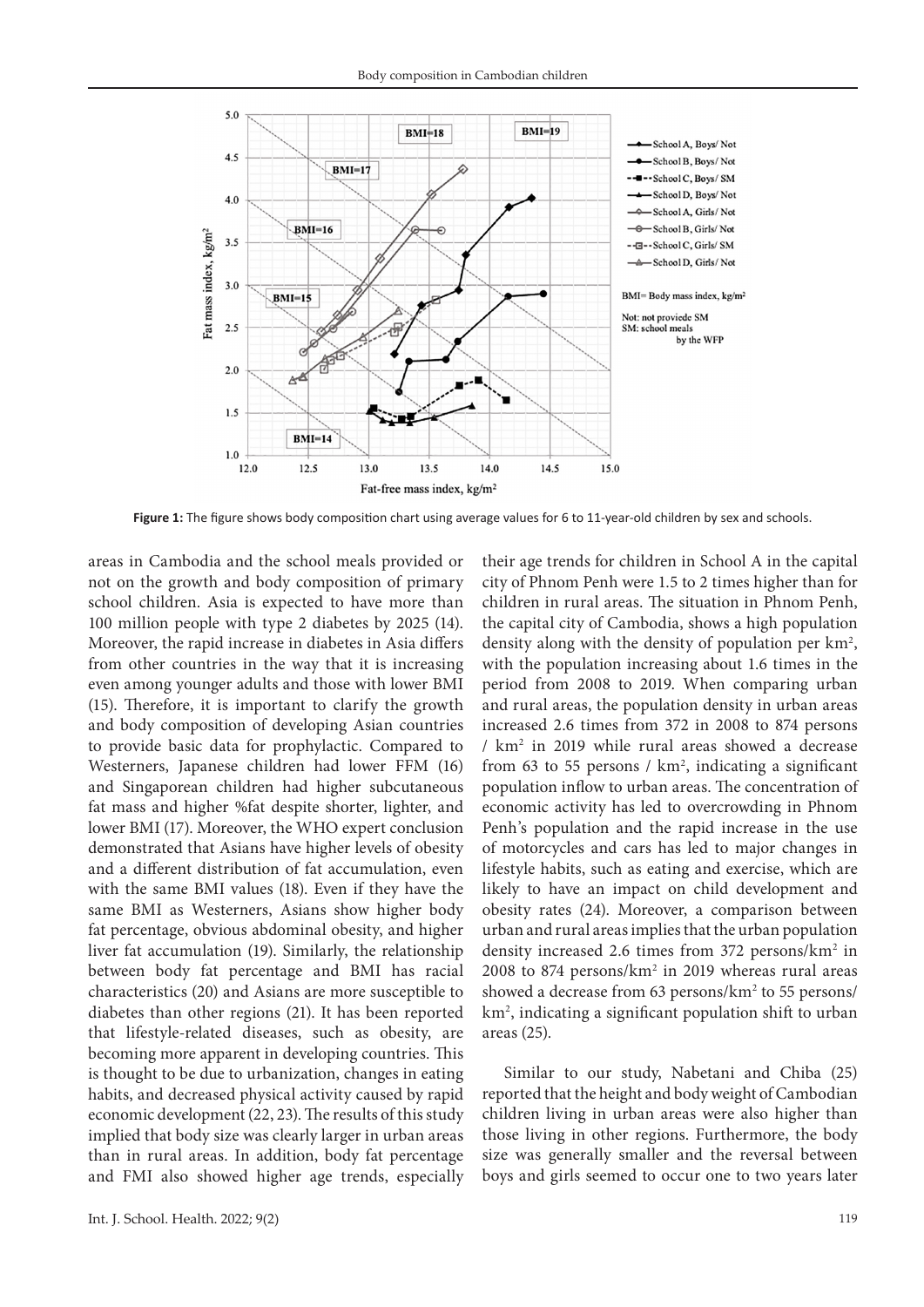than in Japan and the growth rate of Cambodian children is considered to be slower than that of Japanese children. The data of this study were compared with the Japanese data (13). For both sexes, the height, body weight, and BMI of 6-year-old children at School A in Phnom Penh were almost the same as those of Japanese children; however, rural children were clearly smaller than Japanese children (Japanese 6-year-old boys: height 114.8 cm, body weight 20.4 kg, BMI 15.4 kg/ m2 ; girls: height 114.4 cm, body weight 20.0 kg, BMI 15.2 kg/m2 ). Moreover, comparing the 10-year-olds, the height of 10-year-old children at School A was slightly smaller than that of Japanese children; however, their body weight and BMI were greater than those in Japan. On the other hand, the gap between rural children and Japanese children at age 10 was much larger than at age 6. (Japanese 10-year-old boys: height 138.9 cm, body weight 33.9 kg, BMI 17.5 kg/m<sup>2</sup>; girls: height 138.8 cm, body weight 32.6 kg, BMI 16.9 kg/m<sup>2</sup>).

Additionally, it is notable that the area of School C with school meals was considered poorer than those of other rural primary schools during our developmental study. We confirmed this along with our Cambodian co-researcher and local coordinator. Nonetheless, there were no significant differences in height, body weight, or muscle mass among the rural primary schools and FFMI showed age trends comparable to those of School B. The effects of school meals provision on growth and anthropometric indicators in developing countries is still inconclusive as a study showed a positive effect of school meals while other studies state no effects (26). However, the result in the present study indicated that the provision of school meals may have a positive effect on the development of body structures, such as the build and muscle mass.

Herein, we created body composition charts to show the relationship between FFMI and FMI with children's growth. The BMI is a simple measurement used worldwide as a valid method of indicating nutritional status and degree of obesity. On the other hand, it is not clear whether the BMI value which constitutes body weight increases or decreases due to the influence of fat mass or fat-free mass. Therefore, Hattori and colleagues (27) calculated the fat-free mass index (FFMI,  $kg/m<sup>2</sup>$ ) and fat mass index (FMI,  $kg/m<sup>2</sup>$ ), adjusted for the effects of body size on FFM and FM, and created a two-dimensional planar graph and a body composition chart. One of the advantages of using FFMI and FMI for assessing body composition is that they are characteristically independent of body size as there are no significant correlations between height

and these indicators. This is useful in intervention programs because body composition can be categorized into high-fat/high-muscle, low-fat/high-muscle, highfat/low-muscle, and low-fat/low-muscle types and its dynamics can be visually captured with the graph. From this chart, the age development in urban primary schools showed higher BMI values than in rural areas and this appeared to be more due to increased FMI for boys in School A than in School B. In a comparison of rural primary schools, the balance between FFMI and FMI was similar with age-related increases in BMI; however, BMI at age 11 in School C increased with age higher than in the other primary schools, providing a glimpse of the effects of school meals provision.

### *4.1. Limitations*

The present study revealed significant regional differences in the body size and body composition of Cambodian children and there was a slightly positive effect of school meals provision on children's growth. However, the current research still faced three major challenges: first, the study did not cover all the children in Cambodia and the number of subjects was insufficient, resulting in an uneven graph; second, the study did not examine the daily habits of Cambodian children, especially their diet, which limited its ability to show the effects of school meals provision; and third, we employed a body composition analyzer for Japanese children because there were no devices available for Cambodians. Therefore, although we think that our results are valid enough to compare the regional differences of children's growth, the accuracy of the values is expected to be low for use as reference values. However, knowing the limitations, it is important to identify standardized growth patterns and reference values or changes in body composition for understanding the relationships between development, health, and disease and for providing health education (28). Therefore, we are planning to continue to undertake further research for growth and development in Cambodian children.

### **5. Conclusion**

The purpose of this study was to assess whether the area of residence and the availability of school meals provision affect the body size and composition of school children. The results showed a clearly larger body size in urban schools compared to rural schools and the schools with school meals provision in rural areas also demonstrated good effects. The results also showed that the body fat percentage and fat mass index were nearly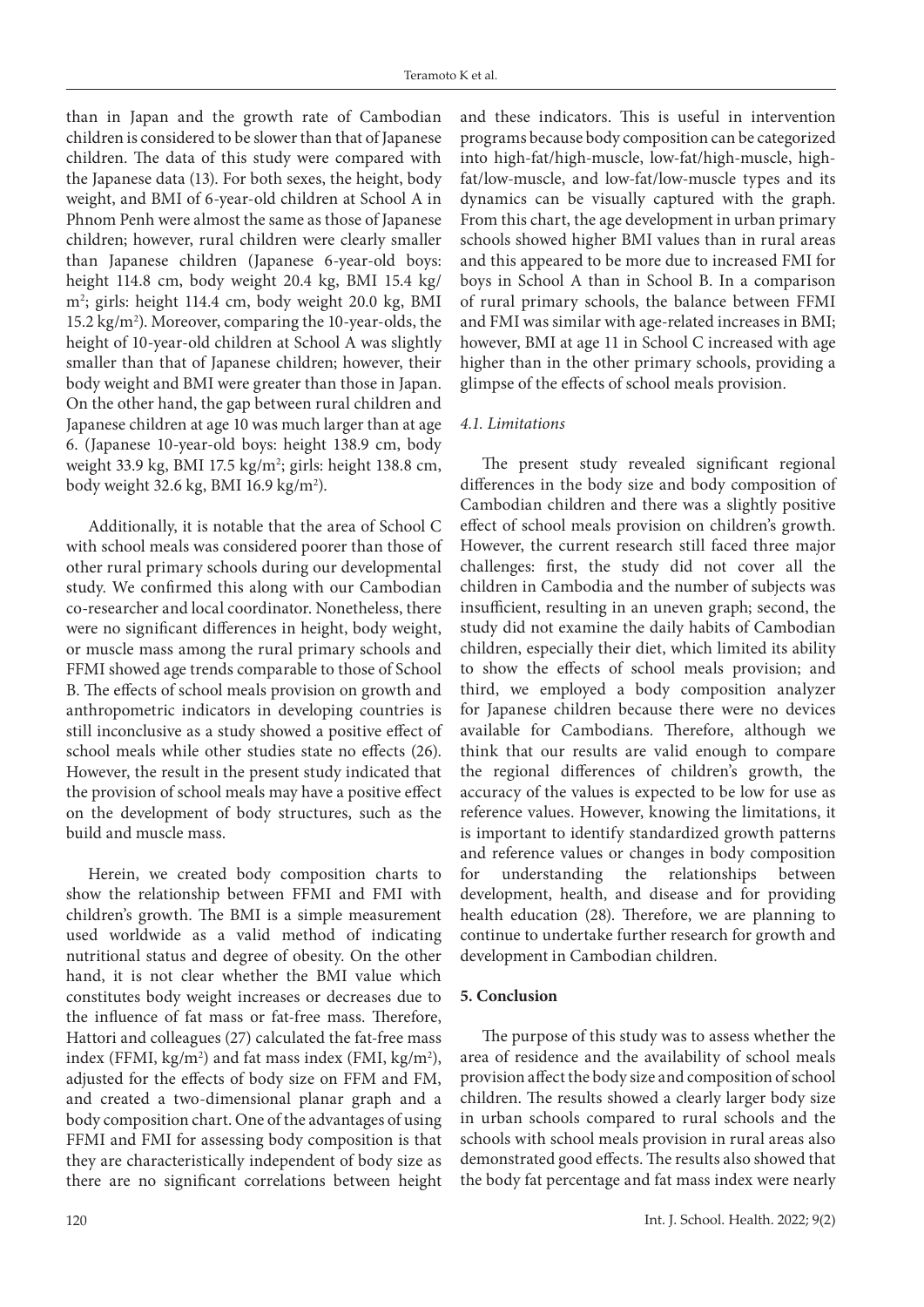twice as high in urban schools than in rural schools. In other words, the study shed light on the need for health education in terms of overnutrition and undernutrition among Cambodian children.

## **Ethical Approval**

This study was conducted in compliance with the Declaration of Helsinki, the Ethical Guidelines for Clinical Research, and the Act on the Protection of Personal Information. In addition, this study was conducted according to the regulations imposed by the "Cambodia Health Education Project" by Aichi University of Education and Cambodia's Ministry of Education, Youth, and Sport. Also, written informed consent was obtained from the participants.

## **Acknowledgement**

We appreciate the time and effort spent by our volunteers.

## **Conflict of interest:** None declared.

## **References**

- 1. Popkin BM, Adair LS, Ng SW. Global nutrition transition and the pandemic of obesity in developing countries. Nutr Rev. 2012;70(1):3-21. doi: 10.1111/j.1753- 4887.2011.00456.x. PubMed PMID: 22221213; PubMed Central PMCID: PMC3257829.
- 2. Langendijk G, Wellings S, Wyk MV, Thompson SJ, McComb J, Chusilp K. The prevalence of childhood obesity in primary school children in urban Khon Kaen, Northeast Thailand. Asia Pac J Clin Nutr. 2003;12(1):66-72. PubMed PMID: 12737013.
- 3. Misra A, KhuranaL. Obesity and the metabolic syndrome in developing countries. J Clin Endocrinol Metab. 2008;93:S9-S30. doi: 10.1210/jc.2008-1595. PubMed PMID: 18987276.
- 4. UNICEF/WHO/World Bank. Levels and Trends in Child Malnutrition: Key Findings of the 2019 Edition. World Health Organization. 2019:1-16. Available from: https://www.unicef.org/media/60626/file/ Joint-malnutrition-estimates-2019.pdf.
- 5. Rosiek A, Maciejewska FN, Leksowski K, Rosiek-Kryszewska A, Leksowski K. Effect of Television on Obesity and Excess of Weight and Consequences of Health. Int. J. Environ. Res. Public Health. 2015;12(8):9408-26. doi: 10.3390/ijerph120809408. PubMed PMID: 26274965; PubMed Central PMCID: PMC4555288.
- 6. Yamada Y, Sagayama H, Itoi A, Nishimura M, Fujisawa

K, Higaki Y, et al. Total energy expenditure, body composition, physical activity, and step count in Japanese preschool children: A study based on doubly labeled water. Nutrients. 2020;12(5):1223. doi: 10.3390/ nu12051223. PubMed PMID: 32357525; PubMed Central PMCID: PMC7281979.

- 7. United Nations. The state food and agriculture organization. The state of food insecurity in the world: Eradicaofting world hunger -key to achieving the millennium development goals; 2005. Available from https://digitallibrary.un.org/ record/3927446?ln=en#:~:text=English%3A%20 a0200e%20%2D-,PDF,-%3B%20Espa%C3%B1ol%3A%20 a0200s%20%2D%20PDF.
- 8. Powell C, Walker SP, Chang SM, Grantham-McGregor SM. Nutrition and education: a randomized trial of the effects of breakfast in rural primary school children. Am J Clin Nutr. 1998;68(4):873–9. doi: 10.1093/ajcn/68.4.873. PubMed PMID: 9771865.
- 9. Ahmed AU. The Impact of Feeding Children in School: Evidence from Bangladesh. Washington, DC: International Food Policy Research Institute; 2004. Available from: https://www.researchgate. net/publication/253422918\_Impact\_of\_ feeding\_children\_in\_school\_evidence\_from\_ Bangladesh#:~:text=Related%20research%20(10%2B)- ,Download,-Share.
- 10. Grillenberger M, Neumann CG, Murphy SP, Bwibo NO, Veer PV, Hautvast JGAJ, et al. Food supplements have a positive impact on weight gain and the addition of animal source foods increases lean body mass of Kenyan schoolchildren. J Nutr. 2003;133:3957S-3964S. doi: 10.1093/jn/133.11.3957S. PubMed PMID: 14672296.
- 11. Mam C, Nawata R, Yamada K, Maruoka K, Takita K, Teramoto K. Physical Growth of Primary School Children in Cambodia. Int J School Health. 2021;8(1):31- 40. doi: 10.30476/INTJSH.2021.89406.1122.
- 12. STROBE Statement-Checklist of items that should be included in reports of cross-sectional studies. STROBE Checklist. Available from: https://www. equator-network.org/wp-content/uploads/2015/10/ STROBE\_checklist\_v4\_cross-sectional.pdf.
- 13. Teramoto K, Otoki K, Muramatsu M, Kataoka Y, Oya C, Ishihara Y, et al. A cross-sectional study for a reference model of body composition in Japanese children aged 3 to 10 years. Int J School Health. 2022;9(1):45-55. doi: 10.30476/intjsh.2022.94046.1208.
- 14. King H, Aubert RE, Herman WH. Global burden of diabetes, 1995-2025: prevalence, numerical estimates, and projections. Diabetes Care. 1998;21(9):1414-31. doi: 10.2337/diacare.21.9.1414. PubMed PMID: 9727886.
- 15. Yoon KH, Lee JH, Kim JW, Cho JH, Choi YH, Ko SH, et al. Epidemic obesity and type 2 diabetes in